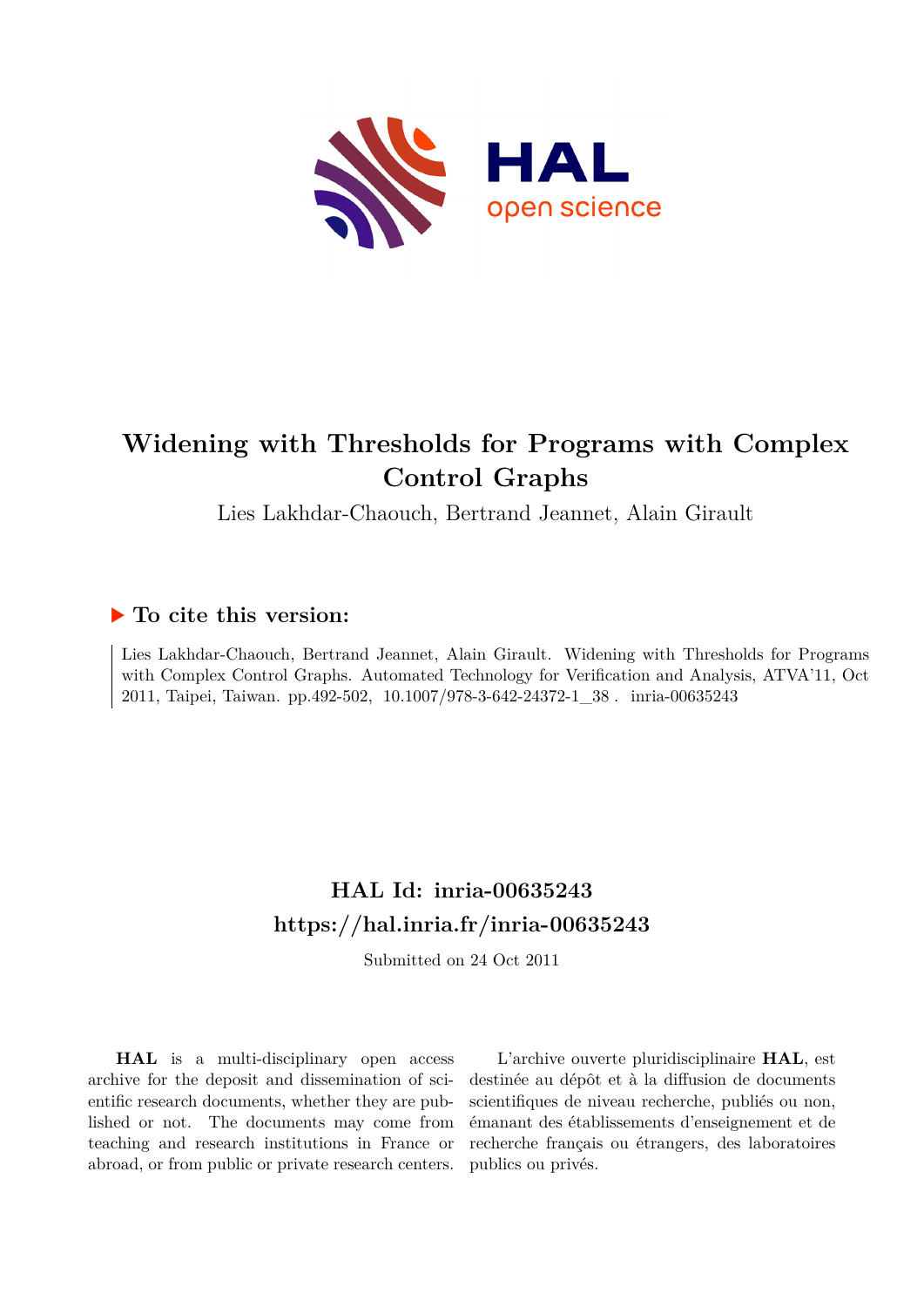# Widening with Thresholds for Programs with Complex Control Graphs*-*

Lies Lakhdar-Chaouch, Bertrand Jeannet, and Alain Girault

#### INRIA

Abstract. The precision of an analysis based on abstract interpretation does not only depend on the abstract domain, but also on the solving method. The traditional solution is to solve iteratively abstract fixpoint equations, using extrapolation with a widening operator to make the iterations converge. Unfortunately, this extrapolation often loses crucial information for the analysis goal. A classical technique for improving the precision is "widening with thresholds", which bounds the extrapolation. Its benefit strongly depends on the choice of relevant thresholds. In this paper we propose a semantic-based technique for automatically inferring such thresholds, which applies to any control graph, be it intraprocedural, interprocedural or concurrent, without specific assumptions on the abstract domain. Despite its technical simplicity, our technique is able to infer the relevant thresholds in many practical cases.

#### 1 Introduction and Related Work

Many static analysis problems boil down to the computation of the least solution of a fixpoint equation  $X = F(X), X \in C$  where C is a domain of concrete properties, and F a function derived from the semantics of the analyzed program. Abstract Interpretation provides a framework for reducing this problem to the solving of a simpler equation in a domain A of *abstract properties*:

$$
Y = G(Y), Y \in A \tag{1}
$$

Having performed this *static approximation*, one is left with the problem of solving (1). The paper focuses on this problem. It considers the traditional iterative solving technique with widening and narrowing, and focuses more specifically on the widening with thresholds technique. We first review existing techniques before presenting our approach.

Exact equation solving. Some techniques solves directly (1) in the case where concrete properties are invariants on numerical variables. In [1,2] classes of equations on intervals are identified, for which the least solution can be computed exactly. *Policy iteration* methods solve (1) by solving a succession of simpler equations  $Y = G_{\pi}(Y)$  indexed by a *policy*  $\pi$  [3,4]. However, such approaches are currently restricted to domains that infer bounds on a fixed set of numerical expressions, which excludes for instance the convex polyhedra abstract domain [5] and they do not make obsolete the classical iterative method described next.

<sup>\*</sup> This work was supported by the OpenTLM project (pôle de compétitivité Minalogic).

T. Bultan and P.-A. Hsiung (Eds.): ATVA 2011, LNCS 6996, pp. 492[–502](#page-11-0), 2011.

<sup>-</sup>c Springer-Verlag Berlin Heidelberg 2011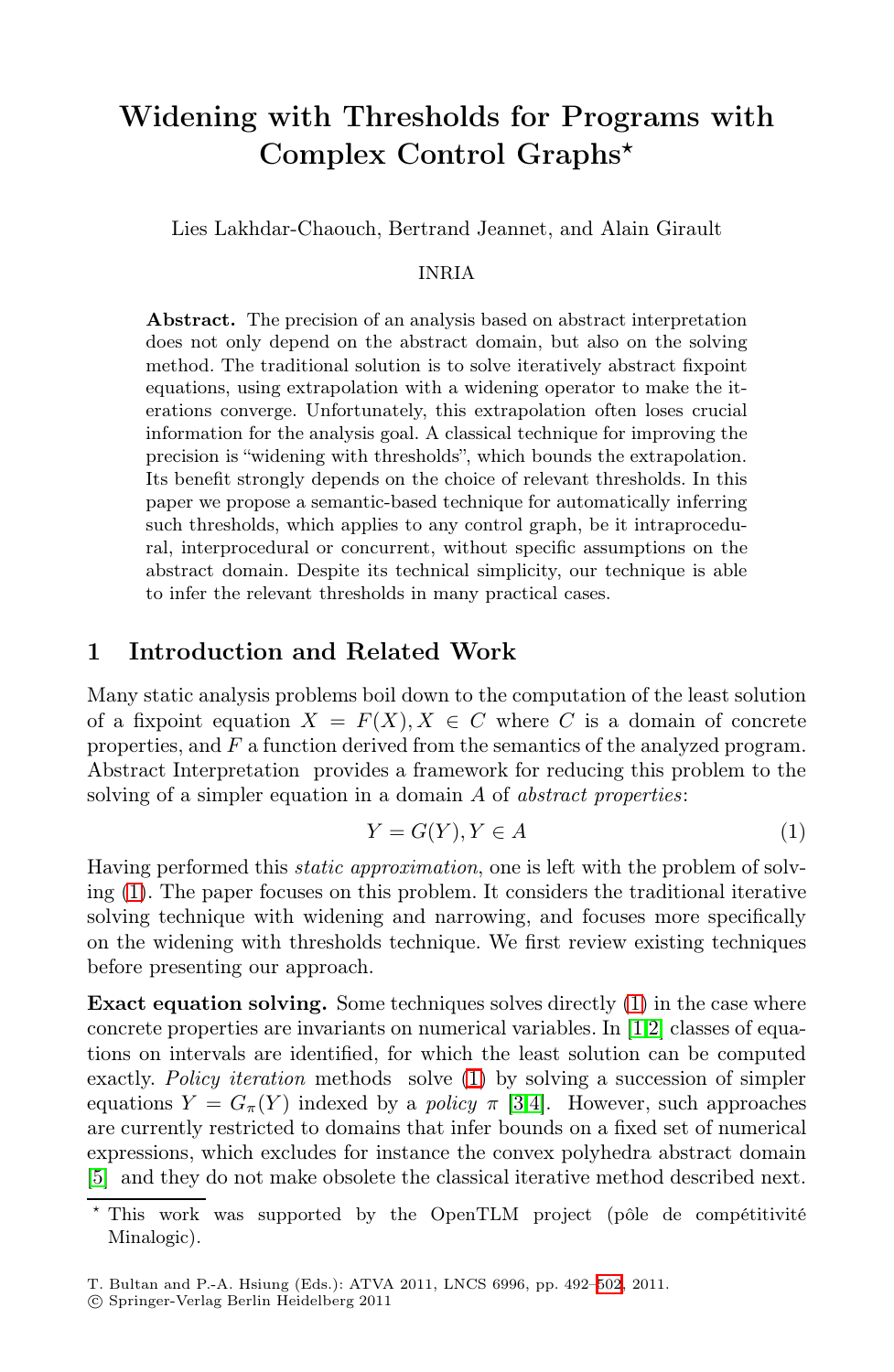Approximate equation solving by widening/narrowing. Under the classical hypothesis the sequence  $Y_0 = \perp, Y_{n+1} = G(Y_n)$  converges to  $lfp(G)$ . However, if A contains infinite ascending sequences, which is the case of the abstract lattices mentioned above, the limit is extrapolated by using a *widening* operator  $\nabla : A \times A \rightarrow A$ . One computes the ascending sequence

$$
Y_0 = \bot, Y_{n+1} = Y_n \nabla G(Y_n)
$$
 (2)

which converges after a bounded number of iterations to a post-fixpoint  $Y_{\infty} \supseteq lfp(G)$ , see Fig. 1. The approximations induced by widening can be partially recovered by performing a few descending iterations defined by the sequence

$$
Z_0 = Y_{\infty}, \ Z_{n+1} = G(Z_n) \tag{3}
$$



Fig. 1. Kleene iteration with widening and narrowing

This is the most common instance of the concept of *narrowing* (see [6]). For many numerical abstract domains (like octagons [7] or convex polyhedra [5]) the "standard" widening consists in keeping in the result  $R = P \nabla Q$  the numerical constraints of P that are still satisfied by Q.

The use of widening adds *dynamic approximations* to the *static approximations* induced by the choice of the abstract domain. Although it is shown in [6] that abstract domains with infinitely ascending sequences can discover properties that simpler abstract domains cannot infer, these dynamic approximations often raise accuracy issues. In particular no widening operator is monotonic. Moreover, as we show in §2, narrowing often fails to recover important information lost by widening, even on simple examples. In particular, if the function  $G$ is *extensive* (*i.e.*,  $\forall Y \in A, Y \sqsubseteq G(Y)$ ), narrowing has no effect at all.

Techniques for controlling dynamic approximations. One approach is to improve the standard widening operators [8,9]. Other approaches are more global. For instance, *abstract acceleration* computes precisely with a single formula the effect of "accelerable" cycles in the CFG [10], and relies on widening for more complex cycles. *Guided static analysis* technique alternates ascending and descending sequences on an increasingly larger part of the system of equations [11]. This improves the accuracy of the analysis in many cases, but still it relies ultimately on the effectiveness of narrowing (see §2).

Widening with thresholds. Among local techniques, *widening up-to* or *widening with thresholds* attempts to bound the extrapolation performed by the standard widening  $\nabla$  operator [5,12]. The idea is to parameterize  $\nabla$  with a finite set C of *threshold constraints*, and to keep in the result  $R = P \nabla_C Q$  those constraints  $c \in \mathcal{C}$  that are still satisfied by  $Q: P \nabla_{\mathcal{C}} Q = (P \nabla Q) \cap \{c \in \mathcal{C} \mid Q \models c\}.$ Similarly to abstract acceleration techniques, widening with thresholds prevents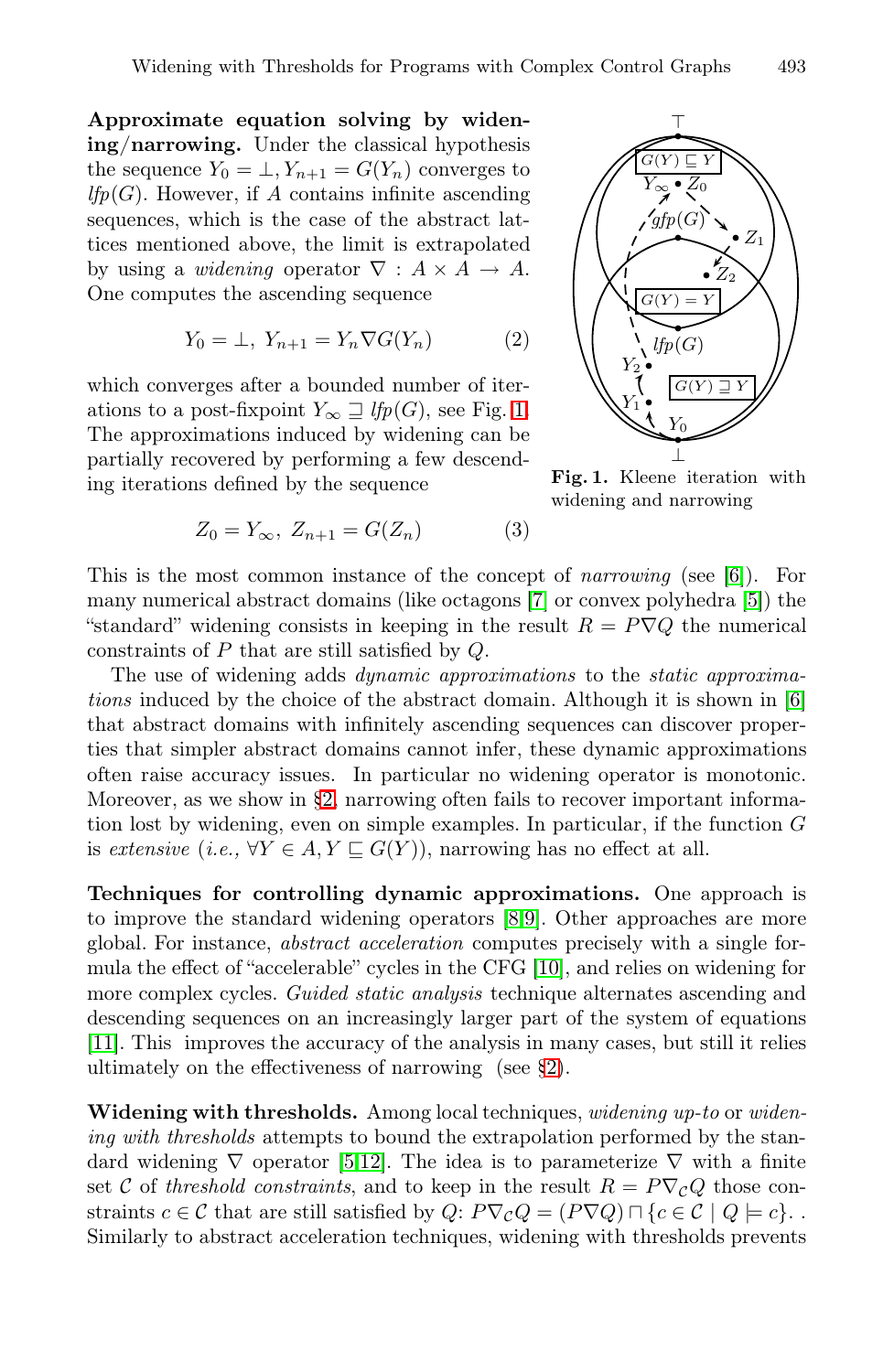from going too high in the lattice of properties (see Fig. 1) and from propagating inaccurate invariants in the CFG of the program, which cannot be strengthened later by narrowing. However, the benefit provided by widening with thresholds fully depends on the choice of the thresholds.

Our contribution: thresholds inference. This paper develops a semanticbased technique to infer automatically relevant thresholds, by propagating constraints in the CFG of the program in an adequate way. §2 illustrates on small examples the strengths and weaknesses of widening and narrowing, and gives the rationale for our technique for inferring relevant thresholds, which is formalized in §3. §4 evaluates it on a number of example programs and compares it to guided static analysis [11] and policy iteration [3]. A longer version of this paper is available as a research report [13].

### 2 The Widening/Narrowing Approach in Practice

We assume a static analysis problem formalized as an equation system

$$
X^{(k)} = F^{(k)}(X) \qquad X = (X^{(1)}, \dots, X^{(K)}) \in C^K \tag{4}
$$

where  $X^{(k)} \in C$  is the concrete property associated with a node of the CFG of the program and  $(C, \subseteq)$  is ordered by logical implication. Given an abstract domain  $(A, \sqsubseteq)$  connected to C with a concretization function  $\gamma : A \to C$ , and a a *widening operator*  $\nabla : A \times A \rightarrow A$  [6] we derive from (4) the system of equations

$$
Y^{(k)} = G^{(k)}(Y) \qquad Y = (Y^{(1)}, \dots, Y^{(K)}) \in A^K \tag{5}
$$

In order to solve  $(5)$ , we use chaotic iterations with widening  $(14)$ : we follow the iteration order  $1 \dots K$  and we apply widening as follows:

$$
Y_0^{(k)} = \perp \qquad Y_{n+1}^{(k)} = \begin{cases} Y_n^{(k)} \nabla Y' & \text{if } k \in W \\ Y' & \text{otherwise} \end{cases} \tag{6}
$$
  
where  $Y' = G^{(k)}(Y_{n+1}^{(0)} \dots Y_{n+1}^{(k-1)}, Y_n^{(k)} \dots Y_n^{(K)})$ 

W is the subset of widening nodes: any dependency cycle in (5) contains a node in W. Narrowing by descending iteration is performed as in  $((3))$ .

In all the examples of this paper, the static analysis problem is the computation of reachable values of the numerical variables of a program. A is the convex polyhedra domain, equipped with its standard widening operator [5].

Analysis of a simple loop program. Fig. 2 shows our first example. The double-line around a CFG node indicates a widening node in  $W$ . The table on the right details the Kleene iteration with widening and descending sequence, starting from  $\perp$  at nodes  $(2)$  and  $(3)$ . In the steps 1 and 2, the widening operator has no effect. The row indexed by 3' corresponds to the computation of  $Y'$  in (6). In step 3, we have  $Y_3^{(2)} = Y_2^{(2)} \nabla Y_{3'}^{(2)}$  and the effect of widening is to lose the upper bound on *i*. One descending step discovers the constraint  $i \leq 26/3$ , which comes from the postcondition of  $Y_3^{(2)}$  by the loop: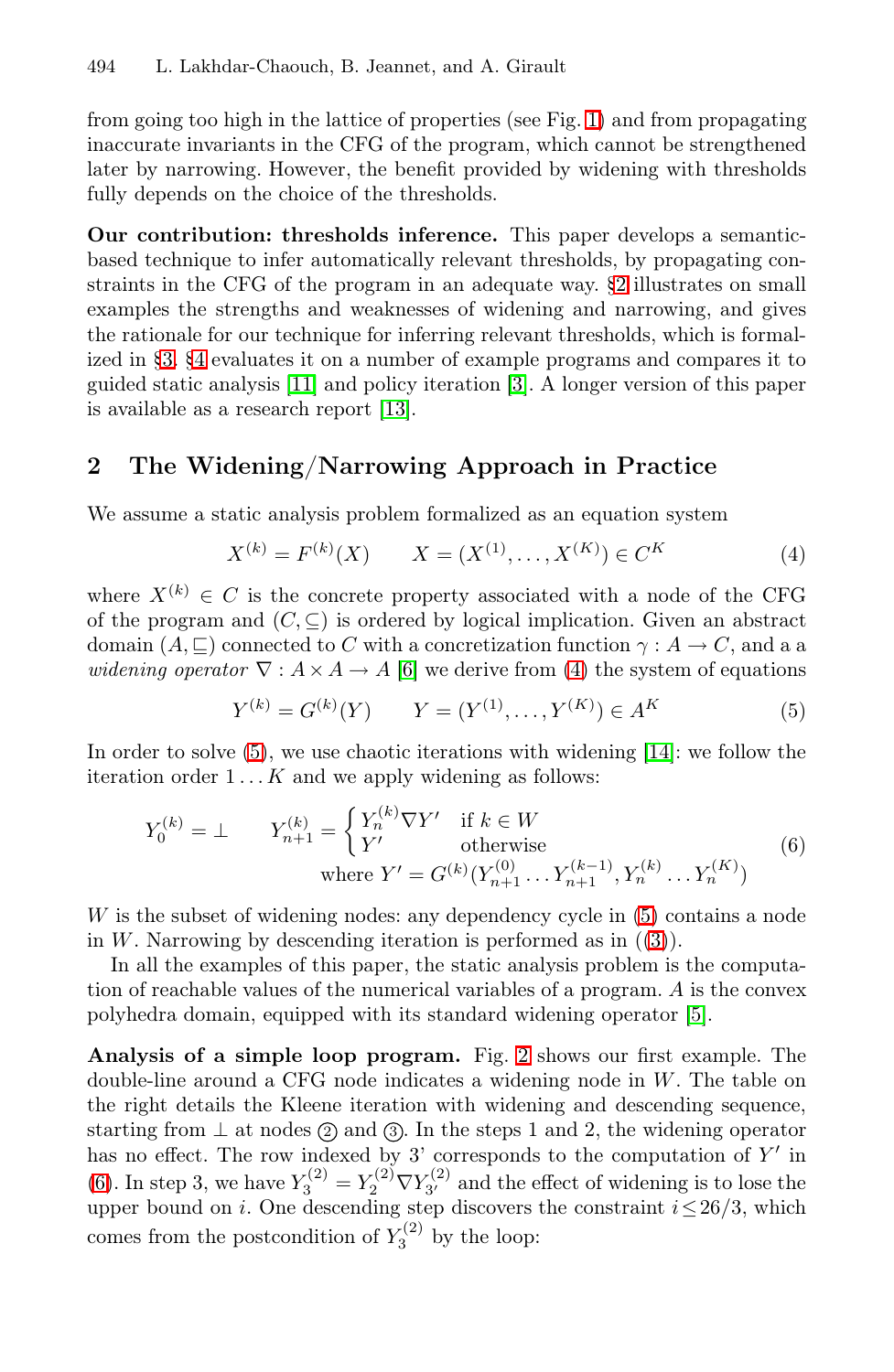

Fig. 2. Example: single loop





Fig. 3. Example: two nondeterministic loops

Fig. 4. Example: a single loop with break

$$
\exists i, j : \left(\overbrace{i+2j=20}^{\text{implied by } Y_3^{(2)}} \wedge \overbrace{i \leq j \land i'=i+2 \land j'=j-1}^{\text{loop transition}}\right) = \underbrace{(i'=20-2j' \land \overbrace{i'\leq j'+3}^{\text{if } Y_3^{(2)}})}{=3i' \leq 26} \tag{7}
$$

We first observe that the invariant  $Z^{(3)}$  at point  $(3)$  can be rewritten into  $i+2j=$  $20 \wedge 8 - \frac{2}{3} \leq i \leq 8 + \frac{2}{3}$ , so  $i \leq 26/3$  is the right bound for i at node  $\textcircled{2}$  Second, if one wants to use widening with thresholds, the guard of the loop  $i \leq j$  is not a useful threshold constraint. The effect of using this threshold constraint allows us to keep the constraint  $i \leq j$  at step 3, but this bound is violated at step 4' by the postcondition of the loop transition, hence this does not change the final result. We conclude that

(1) The important threshold constraint in a simple while loop is the postcondition of the guard of the loop by the loop body, here  $i \leq j+3$ , see Eqn. (7).

Two non-deterministic loops. The CFG of Fig. 3 is typically the result of the asynchronous parallel product of two threads with a simple loop. It shows the limitation of descending sequences. The ascending sequence converges to  $Y^{(2)} = 0 \leq i \wedge 0 \leq j$ . The descending sequence fails to improve it:

$$
Z_1^{(2)} = G^{1 \sim 2}(Y^{(1)}) \sqcup G^{2 \sim 2(a)}(Y^{(2)}) \sqcup G^{2 \sim 2(b)}(Y^{(2)})
$$
  
= {*i* = *j* = 0} \sqcup {1 \le *i* \le 10  $\land$  0 \le *j*} \sqcup {0 \le *i*  $\land$  0 \le *j* \le 10}  
= {0 \le *i*  $\land$  0 \le *j*}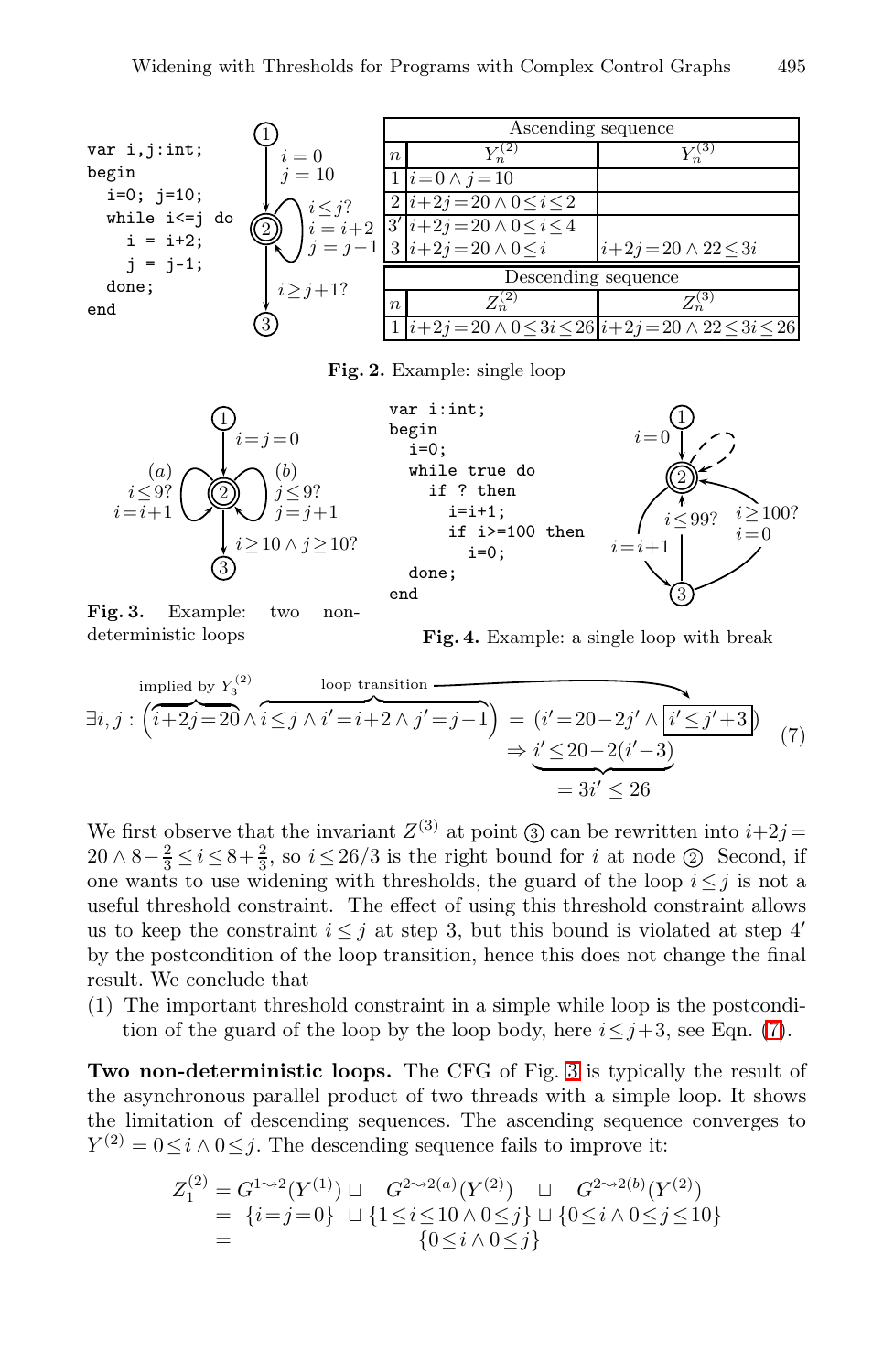

Fig. 5. Example: nested loop

The problem is that, for both variables  $i$  and  $j$ , there is always one incoming edge in node  $(2)$  that propagates an invariant without an upper bound on it. As a result, no variable gets an upper bound in the result.

A single loop with break. Another example, inspired by a real controller, is depicted on Fig. 4. The dashed self-loop comes from the non-deterministic test "?" modeling an input from the environment. When the "then" branch is not taken, nothing happens in the loop body. It makes the transfer function on node (2) extensive:  $G^{(2)}(Y) \sqsupseteq Y^{(2)}$ . Hence, the descending sequence will never improve the invariant  $Y^{(2)} = i > 0$  found by the ascending sequence.

Nested loop. The nested loop program of Fig. 5 contains two widening nodes <sup>2</sup> and <sup>3</sup> and raises some additional issues. The ascending sequence loses the two constraints  $j \leq 10$  (step 2) and  $i \leq 10$  (step 3) as expected (it even loses  $0 \leq j$ at step 4). The descending sequence first recovers  $j \leq 10$  at point (3), but then fails to recover  $i \leq 10$  at point (2). The problem is similar to the problem with the non-deterministic loops of Fig. 3:

– at point (2), the incoming edge  $(3) \rightarrow (2)$  is not guarded by  $i \leq 9$ , and

– at point (3) the self-loop (3)  $\rightsquigarrow$  (3) is also not guarded by  $i \leq 9$ .

Hence,  $i \leq 10$  is neither recovered at node (2) nor (3). On this example, the guided static analysis of [11] also fails to discover this bound. We observe that

- (3) Applying the heuristics sketched at the end of single loop example for generating the threshold constraint, *i.e.,* considering the postcondition of the guard  $i \leq 9$  by the body of the outer loop on i, already implies a fixpoint computation because of the inner loop on j.
- (4) Once an important fact is lost and the induced approximation is propagated, it is not always possible to recover it with narrowing.

A loop with conditional and guided analysis. The example of Fig. 6 is taken from [11]. The loop proceeds in two phases: in the first one,  $i$  and  $j$  are incremented together until  $i = 51$ ; in the second one, i is incremented and j is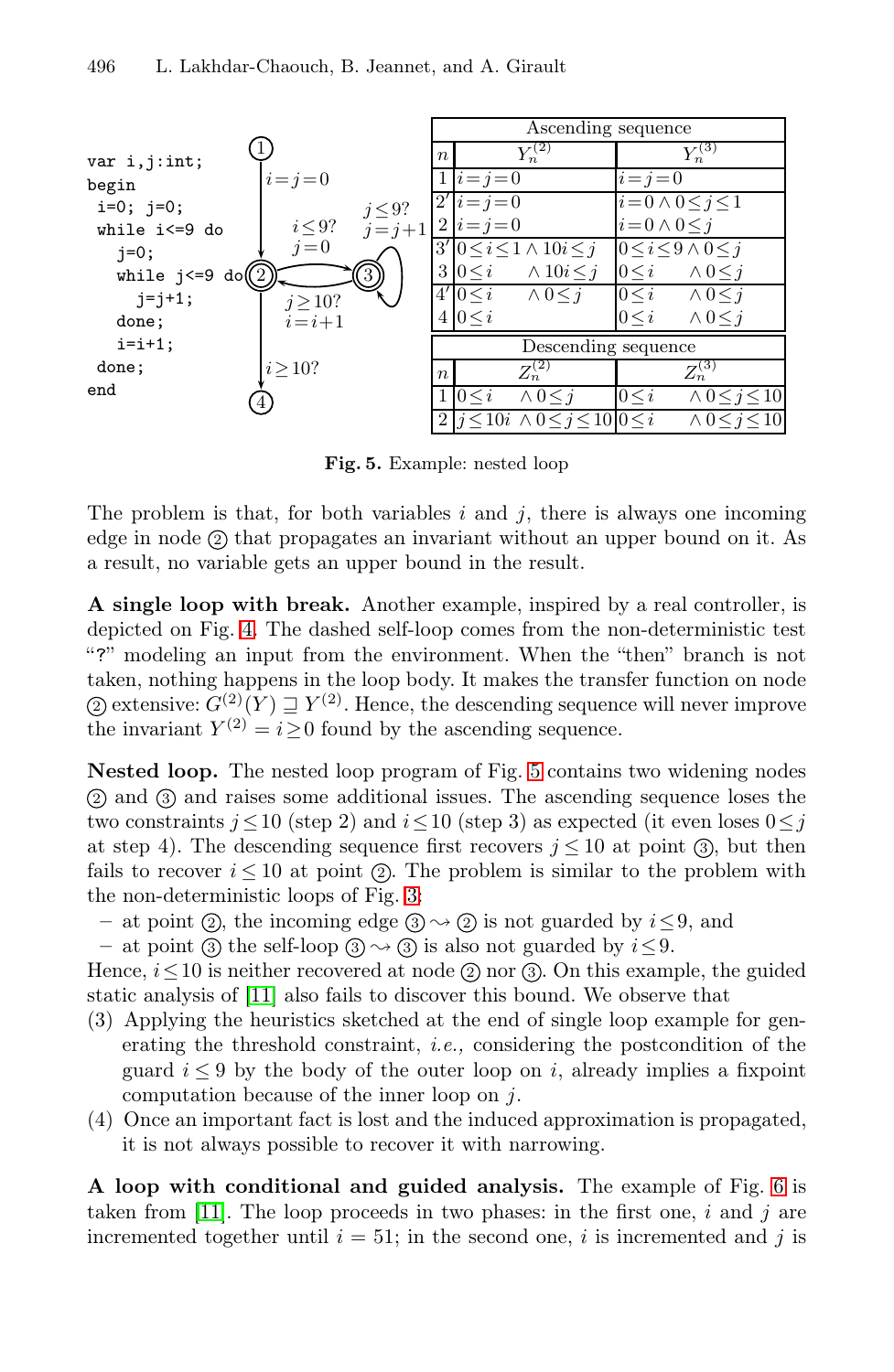decremented, and the loop exits with  $i=102$  and  $j=-1$ . The standard approach finds, at node  $(4)$ ,  $Y^{(4)} = j \le -1 \land j \le i+1$  and  $Z_1^{(4)} = 51 \le i \land j = -1$ ; it does not discover  $i < 102$ .

The intuition behind guided static analysis [11] is that widening implicitly assumes that the behavior of the program is "regular", which is not the case when a new behavior is activated in the program (in Fig. 6, such a new behavior is the activation of the "else" branch in the loop body). Hence its principle is (i) to discover the currently active part of the CFG (by a simple propagation); (ii) to perform a complete analysis with widening and narrowing on this part, starting from the invariants discovered so far; (iii) and to go back to step (i) to check whether new parts of the CFG may now be activated. The process is iterated up to convergence, which is guaranteed because the CFG is finite.

In this example, guided static analysis detects that only the "then" branch is initially activated. The ascending sequence on the active part of the CFG discovers  $0 \leq i = j$  at node (2) *followed by a descending sequence* that adds the bound  $i \leq$ 51. Only at this point does it take into account the activation of the "else" branch. The technique restarts a new analysis from the invariants inferred so far, and eventually obtains  $Z_1^{(4)} = 51 \le i \le$  $102 \wedge j = -1$ .

```
var i,j:int;
begin (1)i=0; j=0; (2)while true do
     if i < = 50 then j = j + 1;
               else j=j-1;
    if j<0 then goto (4)i=i+1;
  done; \left(4\right)end
```
In this example, widening with thresholds would behave like guided static analysis, *provided that the threshold constraint*  $i \leq 51$  *is inferred.* Therefore,

Fig. 6. Example: loop with conditional

(4) Thresholds are useful not only to bound  $lfp(G)$ , but also to *temporarily* bound the ascending iteration up to the activation of a new behavior.

Rationale for inferring thresholds. We made the following observations in the previous sections:

- (1) For a while loop, the relevant threshold constraints are found in the postcondition of the guard of the loop by its body.
- (2) Computing this postcondition may imply a fixpoint computation when the loop body itself contains loops; but then it implies widening.
- (3) Threshold constraints inferred at a widening node should be propagated to the other widening nodes of the CFG.
- (4) Thresholds are useful not only to bound the extrapolation, but also to detect the activation of new behaviors and to emulate guided analysis.

Because of observation (2), our solution propagates constraints without trying to converge to a fixpoint. Instead of the idea of propagating backward to the loop head the negation of the tests attached to transitions exiting a loop [15], our technique propagates forward the conditions for staying or exiting the loop body, which has a similar effect. In addition, *it also emulates guided analysis* by propagating tests attached to conditionals inside the loops.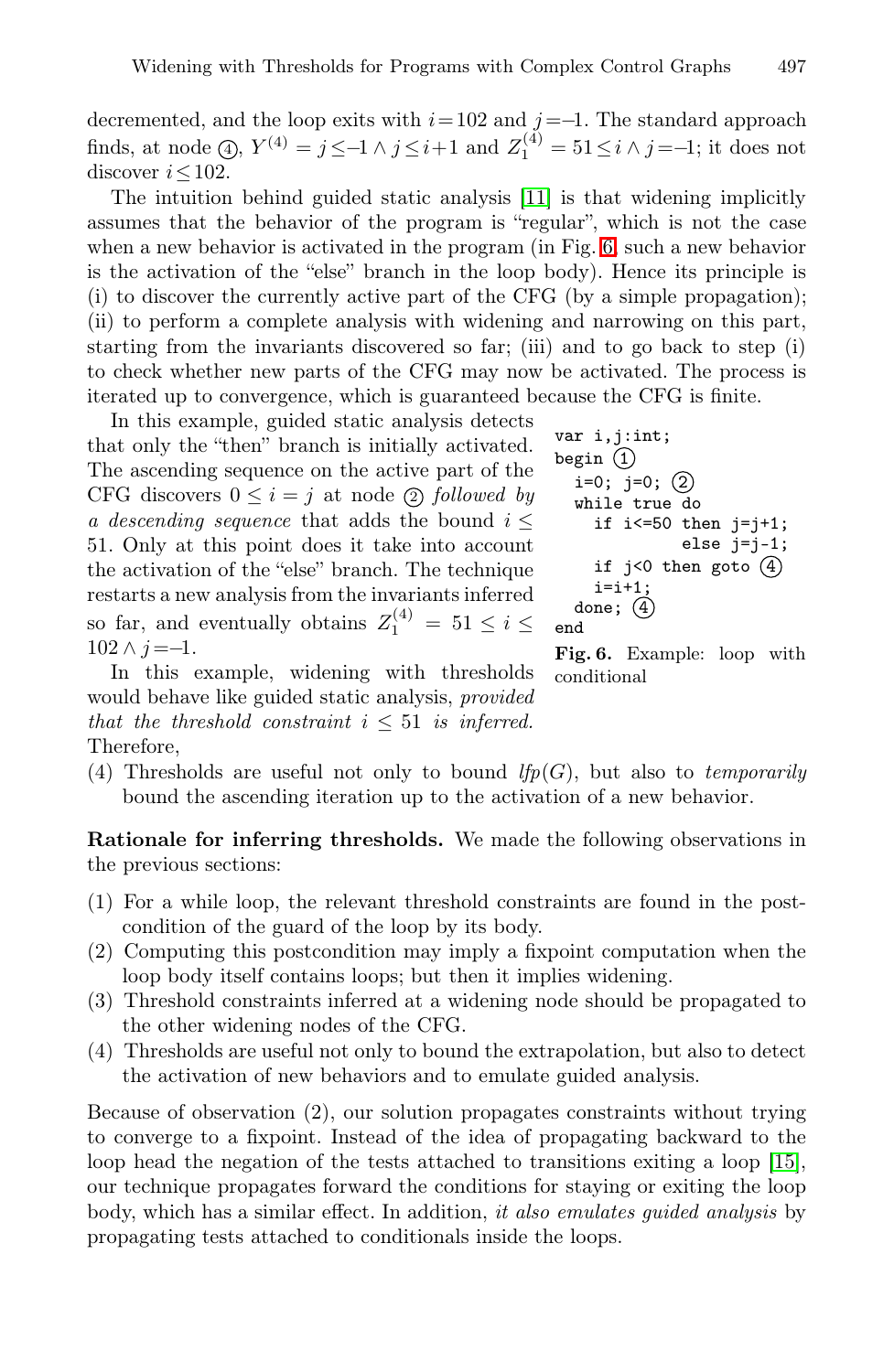### 3 Inferring Thresholds by Propagating Disjunctions

We assume the hypothesis of  $\S2$ : we have to solve  $(4)$ , which is abstracted in the abstract domain A into (5).

Definition 1 (Widening with thresholds). *Given two abstract values*  $a_1, a_2 \in$ A, and a finite set  $\mathcal{T} \subseteq A$  of threshold values, we define

$$
a_1 \nabla_{\mathcal{T}} a_2 = (a_1 \nabla a_2) \sqcap \bigcap \{a \in \mathcal{T} \mid a_1 \sqsubseteq a \land a_2 \sqsubseteq a\}
$$

Extracting thresholds from an abstract property. We assume that we have an *extraction function*  $\pi : A \to \varphi(Elt(A))$  that extracts, from any value  $a \in A$ , a set of "threshold" abstract values  $\{a_1, \ldots, a_t\}$  that satisfies  $\forall i : a \sqsubseteq a_i$ . The definition of  $\pi$  depends on the domain A and possibly on the widening operator ∇. For *numerical domains*, π typically extracts the set of numerical constraints on which abstract values are built by conjunction. For the logiconumerical domain BDDAPRON [16],  $\pi$  also returns all the numerical constraints involved in the abstract property.  $\pi$  is extended to the disjunctive domain  $\wp(A)$ with  $\pi(X) = \bigcup_{a \in X} \pi(a)$ .

Propagating thresholds in the system of equations. We now assume that (4) is abstracted into  $\wp(A)$  rather than A. This can be done by replacing  $\sqcup$  by  $\cup$ inside the functions  $G^{(k)}$  in (5). We thus have an equation system  $T^{(k)} = G_d^{(k)}(T)$ with  $T=(T^{(1)},\ldots,T^{(K)})\in (\wp(A))^K$ . We also assume that, in the disjunctive domain  $\wp(A)$ , disjuncts are not simplified using the order  $\sqsubseteq$  in A. We infer thresholds by considering the first steps of the following sequence:

$$
T_0^{(k)} = \top_{\wp(A)} = {\top_A}
$$
  
\n
$$
T_{n+1}^{(k)} = \pi \circ G_d^{(k)}(T_{n+1}^{(0)} \dots T_{n+1}^{(k-1)}, T_n^{(k)} \dots T_n^{(K)})
$$
\n(8)

Given a number N of iterations, we define the set  $\mathcal{T}^{(k)}$  of threshold values attached to the node  $k \in T$  as  $\mathcal{T}^{(k)} = T_N^{(k)}$ . In practice, we take  $N = 2$ . This allows us to propagate conditions from loop heads to each node of their body (first iteration) but also to propagate conditions of possible inner loops back to the head of the outer loops (second iteration).

Applying widening with thresholds. Finally we solve (5) by computing the sequence (6) in which  $\nabla_{\mathcal{T}^{(k)}}$  replaces the standard widening operator  $\nabla$ .

Application to the running examples. Figs 7 shows the application of our method to the examples described in §2. In each subfigure, the upper table shows the thresholds computed at each step while the lower table gives the result of the ascending sequence using thresholds. In all cases, the ascending sequence discovers the expected invariant. We do not break equality constraints  $e = 0$  in  $e \geq 0 \land e \leq$  during the inference of thresholds, but we do it at the end of the inference (in Fig. 7(d) the threshold  $j \le 10$  at node (2) is extracted from the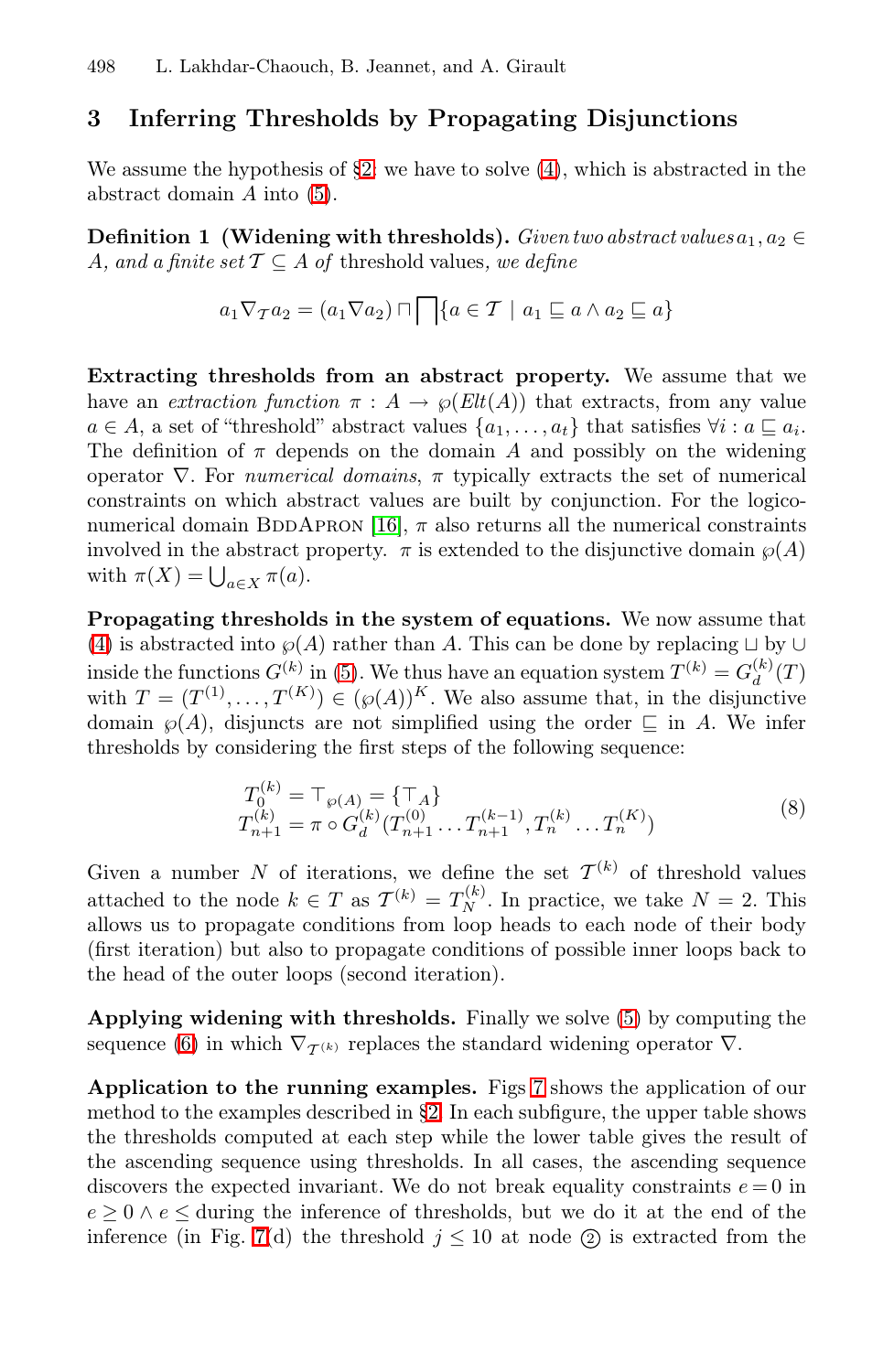

Fig. 7. Inferring thresholds and widening with thresholds on running examples

Table 1. Comparison between standard, guided, policy iteration, and thresholds techniques using the box domain, on the examples of [3]

|                                                            |     |         | Program guided vs standard policy vs guided thresholds vs policy |  |  |  |  |
|------------------------------------------------------------|-----|---------|------------------------------------------------------------------|--|--|--|--|
| test <sup>5</sup>                                          |     | 4/0     |                                                                  |  |  |  |  |
| test <sub>6</sub>                                          | 0/4 | $6/- 4$ | 0/4                                                              |  |  |  |  |
| test7                                                      |     | 9/0     | $-4/0$                                                           |  |  |  |  |
| test8                                                      |     | 4/0     |                                                                  |  |  |  |  |
| test9                                                      | 2/0 | 4/0     |                                                                  |  |  |  |  |
| test1, test2, test3, test4: same results (simple examples) |     |         |                                                                  |  |  |  |  |

N1/N2 in column A vs B: number N1 of *additional* finite interval bounds and number *N*2 of *improved* finite interval bounds found by technique A compared to technique B, in all the program CFG;  $"="right"$  indicates identical results.

value  $j = 10$ ). Although our method infers many useless threshold constraints, it does infer all the required ones (which are underlined). It can be noticed that the second iteration step adds useful threshold constraints only in the nested loop example: this confirms observation (3) in §2.

## 4 Experiments and Conclusion

We implemented our inference technique for the BDDAPRON logico-numerical abstract domain used by the CONCURINTERPROC tool  $[16,17]$ .<sup>1</sup> We first consider the box abstract domain, and three alternative methods: (1) the standard

 $1$  These experiments can be run with the online version of the analyzer, see [17].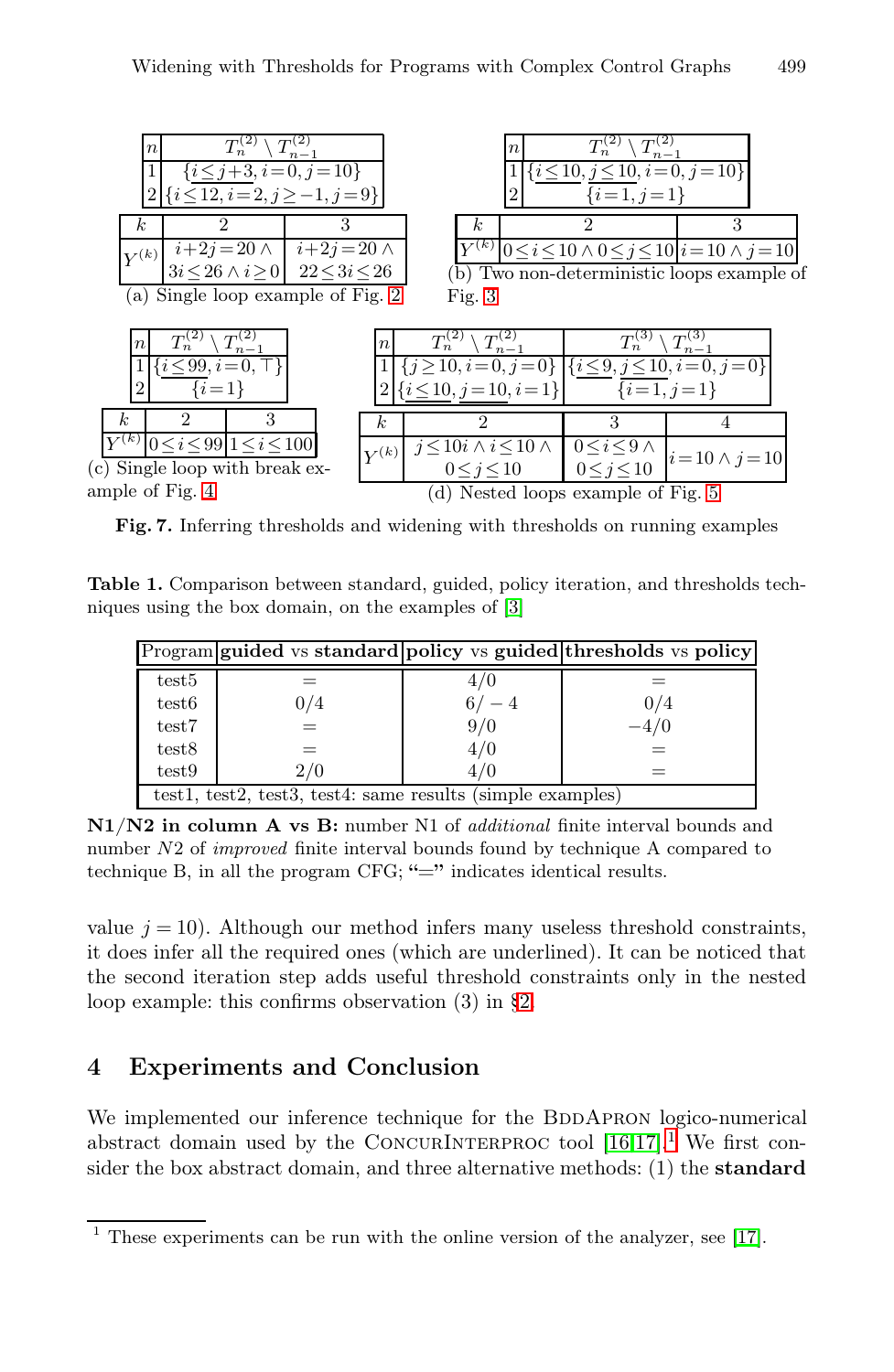|                                           | CFG Size     | Standard   |     | Guided     |     | Inf. of Thres. |        | Thresholds |       |  |  |  |
|-------------------------------------------|--------------|------------|-----|------------|-----|----------------|--------|------------|-------|--|--|--|
| Program                                   | /#F<br>$\#K$ | Time Prec. |     | Time Prec. |     | Time Av.nb.    |        | Time Prec. |       |  |  |  |
| Sequential, intraprocedural programs      |              |            |     |            |     |                |        |            |       |  |  |  |
| loop1                                     | 3/3          | 0.02       | $=$ | 0.03       | $=$ | 0.02           | 14     | 0.02       | $=$   |  |  |  |
| loop nondet                               | 3/4          | 0.03       | B   | 0.03       | B   | 0.02           | 12     | 0.04       | А     |  |  |  |
| $loop\_reset$                             | 4/6          | 0.01       | B   | 0.01       | B   | 0.01           | 6      | 0.02       | A     |  |  |  |
| loop2                                     | 4/5          | 0.06       | B   | 0.09       | B   | 0.02           | 12     | 0.08       | A     |  |  |  |
| gopanreps                                 | 4/6          | 0.06       | B   | 0.09       | A   | 0.04           | 16     | 0.08       | A     |  |  |  |
| $loop2B$ is                               | 5/7          | 0.14       | B   | 0.24       | B   | 0.07           | 18     | 0.20       | А     |  |  |  |
| gopanrepsBis                              | 5/8          | 0.29       | B   | 0.49       | B   | 0.28           | 39     | 0.85       | A     |  |  |  |
| nestedLoop                                | 5/8          | 0.61       | B   | 0.68       | B   | 0.58           | 39     | 0.72       | A     |  |  |  |
| sipma91                                   | 7/11         | 0.35       | B   | 0.42       | B   | 0.57           | 33     | 0.37       | A     |  |  |  |
| car                                       | 3/4          | 0.06       | $=$ | 0.07       | $=$ | 0.01           | 14     | 0.06       | $=$   |  |  |  |
| Concurrent programs                       |              |            |     |            |     |                |        |            |       |  |  |  |
| concurrent loop                           | 9/16         | 0.04       | B   | 0.04       | B   | 0.07           | 8      | 0.05       | A     |  |  |  |
| $loop2$ TLM                               | 24/26        | 0.24       | B   | 0.25       | B   | 1.63           | 19     | 0.33       | $A^+$ |  |  |  |
| barrier counter 2                         | 61/108       | 1.71       | B   | 1.91       | B   | 2.09           | 18     | 4.90       | $A^+$ |  |  |  |
| barrier_counter 3                         | 405/847      | 158.00     | B   | 190.00     | B   | 1553.00        | 78     | 1096.00    | $A^+$ |  |  |  |
| Programs with non-inlined procedure calls |              |            |     |            |     |                |        |            |       |  |  |  |
| $loop2 \text{ rec}$                       | 15/18        | 0.25       | B   | 0.42       | Β   | 1.88           | 28     | 0.47       | A     |  |  |  |
| gopanreps_rec                             | 9/11         | 0.22       | B   | 0.38       | A   | 2.17           | 46     | 0.46       | A     |  |  |  |
| loop2Bis rec                              | 16/20        | 1.07       | B   | 1.74       | B   | 23.75          | 43     | 1.25       | A     |  |  |  |
| gopanrepsBis rec                          | 17/21        | 3.29       | B'  | 9.23       | A   | 651.00         | 82     | 9.86       | B"    |  |  |  |
| $loop2$ TLM $rec$                         | 34/38        | 0.86       | B   | 0.86       | B   | 17.76          | $20\,$ | 1.97       | $A^+$ |  |  |  |

Table 2. Comparison between standard, guided and our technique (inference+analysis), using the convex polyhedra domain

 $\#K/\#F$ : size of the CFG, with  $\#K$  the number of control nodes and  $\#F$  the number of basic blocks; Time: running times in seconds, on a MacBook Air (Intel Core 2 Duo, 2.13 GHz); **Prec.:** relative precision: A is best, C is worse;  $A^+$  indicates the proof of a specific property; Av.nb.: average number of inferred threshold constraints at each CFG node.

Kleene iteration with widening and descending sequence;  $(2)$  the **guided** static analysis technique of  $[11]$ ; (3) and the **policy** iteration technique of  $[3]$  mentioned in the introduction, which is able to converge to the least fixpoint under some assumptions. Tab. 2 compares the results of the 4 methods on the examples of [3], which are purely numerical, by counting the total number of better bounds inferred by one technique over the other. On these tricky examples:

- guided is always better than standard;
- $-$  **policy** is better than **guided**, with the exception of **test6**, where it infers 6 additional finite bounds, but where 4 of the other inferred bounds are less accurate. Thresholds does strictly better than the other techniques here.
- test7 is the only example for which widening with thresholds is less accurate than policy iteration, but still more accurate that guided analysis.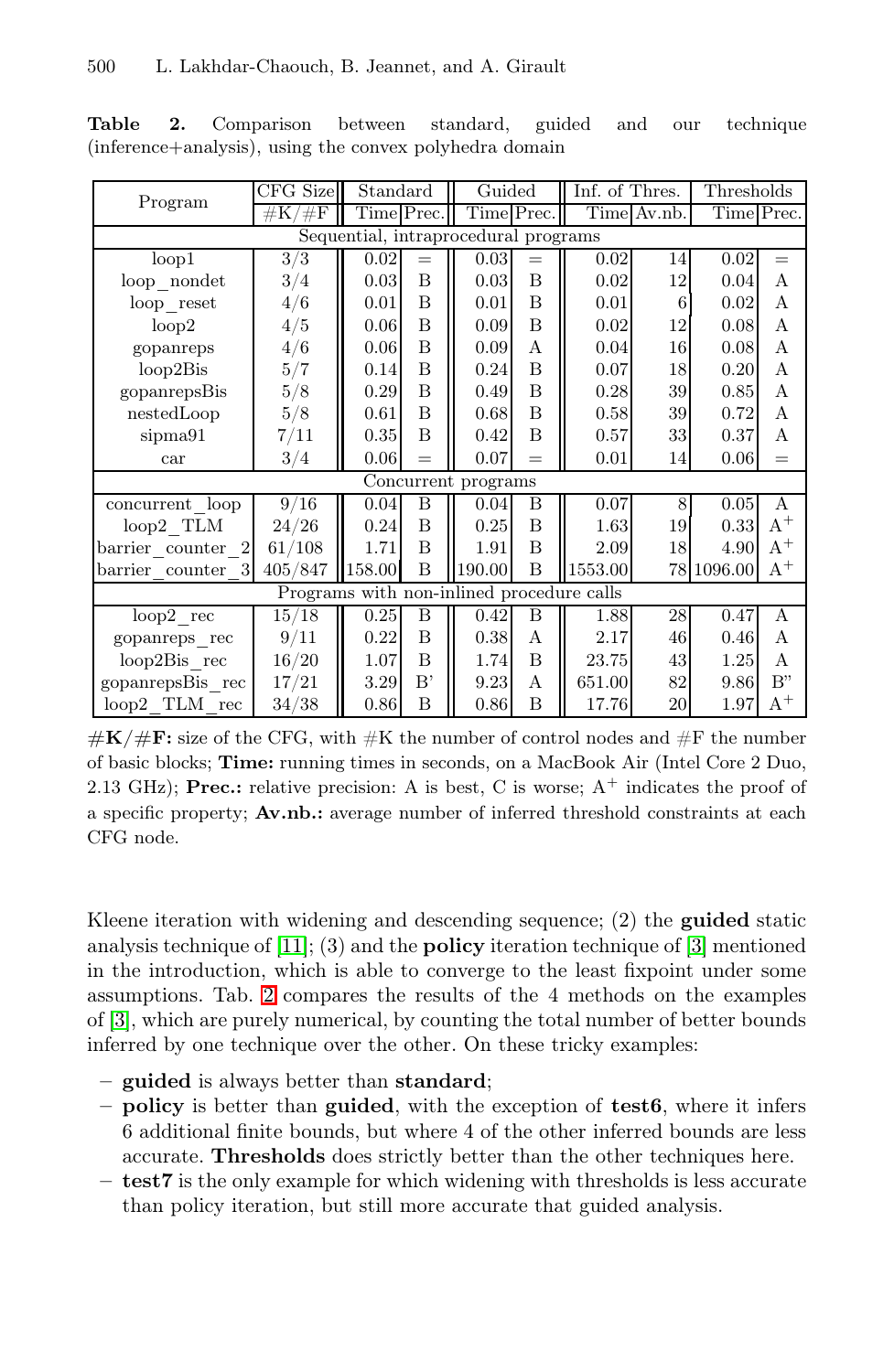These experiments showed us the usefulness of considering also the constraint x≥0 when x≤0 is inferred. Typically, if we have a *inner* loop while (x>=1) do x–, the exit constraint x≤0 will be propagated to the *outer* loop head, whereas it is the constraint  $x \geq 0$  which is relevant as a threshold at this point.

We then considered the convex polyhedra abstract domain combined in BDdApron with finite-state variables, Tab. 1. Policy iteration could not be experimented, because it is not defined on convex polyhedra. For all but 5 of these examples, widening with thresholds is strictly more precise than the standard or guided analyses, and it is less precise than guided analysis for a single example. W.r.t. efficiency, for the sequential, simple examples, the additional cost can be considered moderate, even when the number of inferred thresholds is not so small; for concurrent programs, the additional complexity is higher and may be dramatic in some cases, typically **barrier** counter 3 for which the number of thresholds have an impact of the analysis time (factor 6.0 w.r.t. standard analysis, besides the inference time). The performance problem here can be fixed by performing a thread-modular inference, which would infer the required thresholds on these examples (checked by manual inspection); for relational interprocedural analysis, we also have a performance problem, which results from the procedure return operation that implies a relation composition between abstract values. This problem desserves further investigations. Observe however that the technique infers the right thresholds, when for instance nested loops are implemented as tail recursive calls  $(X \text{rec versions of } X \text{ examples}).$ 

To conclude, our technique is very successful w.r.t. precision, but needs efficiency improvements for concurrent and recursive programs. Abstract acceleration [10] might be better than our technique because it computes  $\alpha \circ F^* \circ \gamma$  instead of the less precise  $(\alpha \circ F \circ \gamma)^*$ , but it does not solve the **nestedLoop** example with 3 nested loops, and is hardly applicable if loops are transformed in tailrecursive calls. It should combine efficiently with our technique. [18] describes the inference of thresholds in the ASTREE analyzer; it infers thresholds for single variables, and considers intraprocedural programs (procedures are inlined).

#### References

- 1. Su, Z., Wagner, D.: A class of polynomially solvable range constraints for interval analysis without widenings and narrowings. In: Jensen, K., Podelski, A. (eds.) TACAS 2004. LNCS, vol. 2988, pp. 280–295. Springer, Heidelberg (2004)
- 2. Gawlitza, T., Leroux, J., Reineke, J., Seidl, H., Sutre, G., Wilhelm, R.: Polynomial precise interval analysis revisited. In: Albers, S., Alt, H., Näher, S. (eds.) EA 2009. LNCS, vol. 5760, pp. 422–437. Springer, Heidelberg (2009)
- 3. Costan, A., Gaubert, S., Goubault, É., Martel, M., Putot, S.: A policy iteration algorithm for computing fixed points in static analysis of programs. In: Etessami, K., Rajamani, S.K. (eds.) CAV 2005. LNCS, vol. 3576, pp. 462–475. Springer, Heidelberg (2005)
- 4. Gawlitza, T., Seidl, H.: Precise relational invariants through strategy iteration. In: Duparc, J., Henzinger, T.A. (eds.) CSL 2007. LNCS, vol. 4646, pp. 23–40. Springer, Heidelberg (2007)